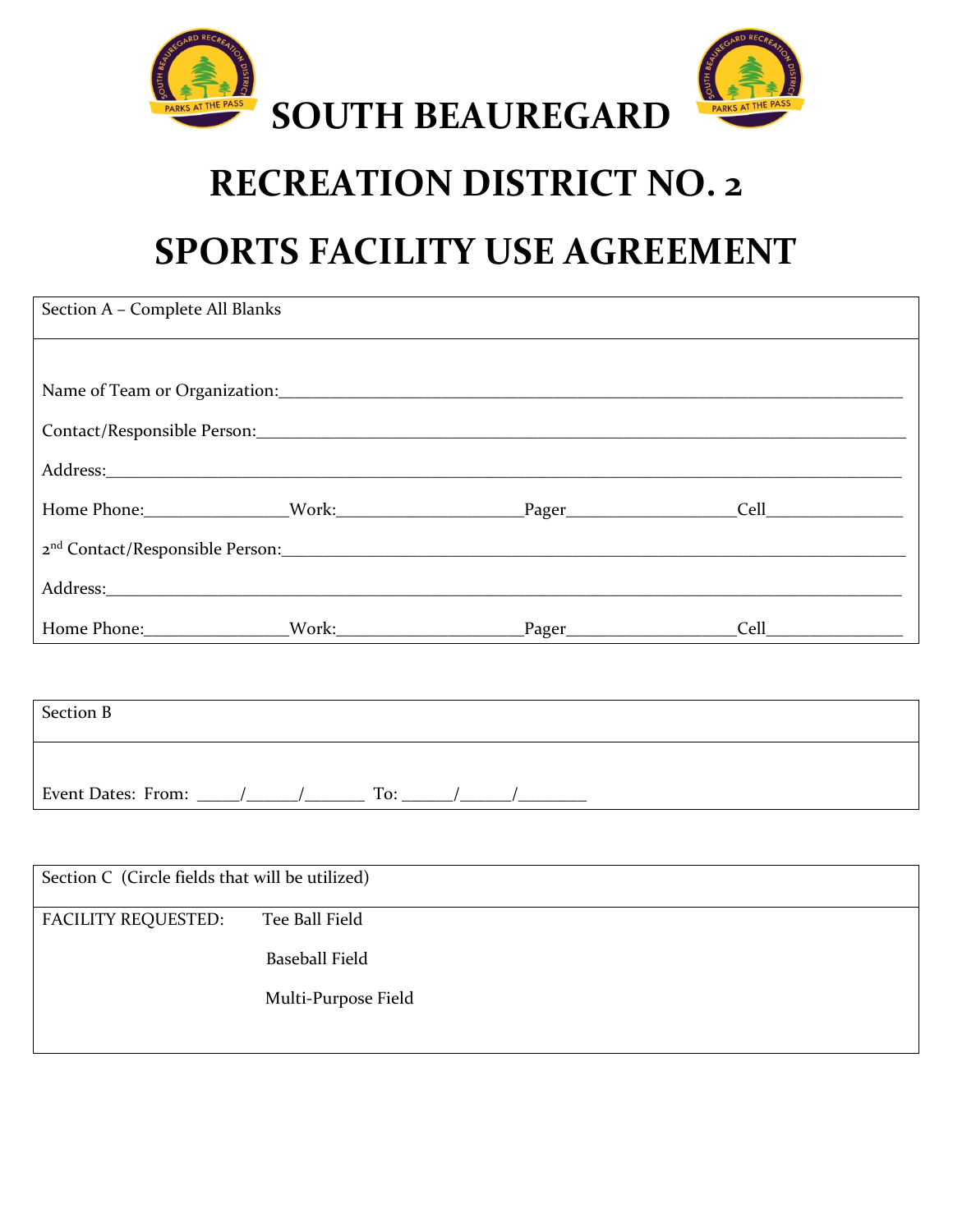Section D

## LESSEE FEES:

\$1000.00 - Rental fee per weekend for revenue producing organization plus surcharge of \$25.00 per team For the first  $28$  teams (Friday – Sunday)

 $$ 150.00 - Fee for each additional day for fields$   $$ 150.00 - Fee for each additional day for fields$ 

\$500.00 - Rental fee per weekend for non-revenue producing organizations (Form 501C) \$

\$250.00 - Security/Damage Deposit \$

Total Fee states of the state of the state of the state of the state of the state of the state of the state of the state of the state of the state of the state of the state of the state of the state of the state of the sta

SBRD2 requires payments to be made by check or money order (ONLY) **payable to South Beauregard Recreation District No. 2.** A NSF fee of \$25.00 will be added to the initial fee if a check is returned. The LESSEE will be notified by SBRD2 and will have five (5) working days to pay all fees incurred. Any LESSEE who has been assessed a NSF fee will be asked to make future payments by money order only.

## DEPOSIT FEE:

In order for the fields to be reserved the  $$250.00$  deposit is due within seven (7) days after LESSEE requests a game, tournament or event date. If the game, tournament, or event is cancelled 30 days in advance, the deposit is returned to LESSEE. If the game, tournament or event is cancelled 14 days in advance, half the deposit will be returned to LESSEE. If the game, tournament or event is not cancelled within 14 days, the deposit is retained by SBRD2.

RENTAL Fee:

Rental Fee must be paid in full the Monday prior to the game, tournament, or event. Surcharge fees will be paid on Monday following the game, tournament or event. If the game, tournament, or event is cancelled Wednesday morning by 9:00 a.m., the rental fee will be returned to LESSEE. If the game, tournament, or event is NOT cancelled by Wednesday morning by 9:00 a.m., half the rental fee will be retained by SBRD2. Access to the facility will not be given until full fee is paid.

| <b>LESSEE Signature</b> |  |
|-------------------------|--|
|                         |  |

SBRD2 Representative \_\_\_\_\_\_\_\_\_\_\_\_\_\_\_\_\_\_\_\_\_\_\_\_\_\_\_\_\_\_\_\_\_\_\_\_\_\_\_\_\_\_\_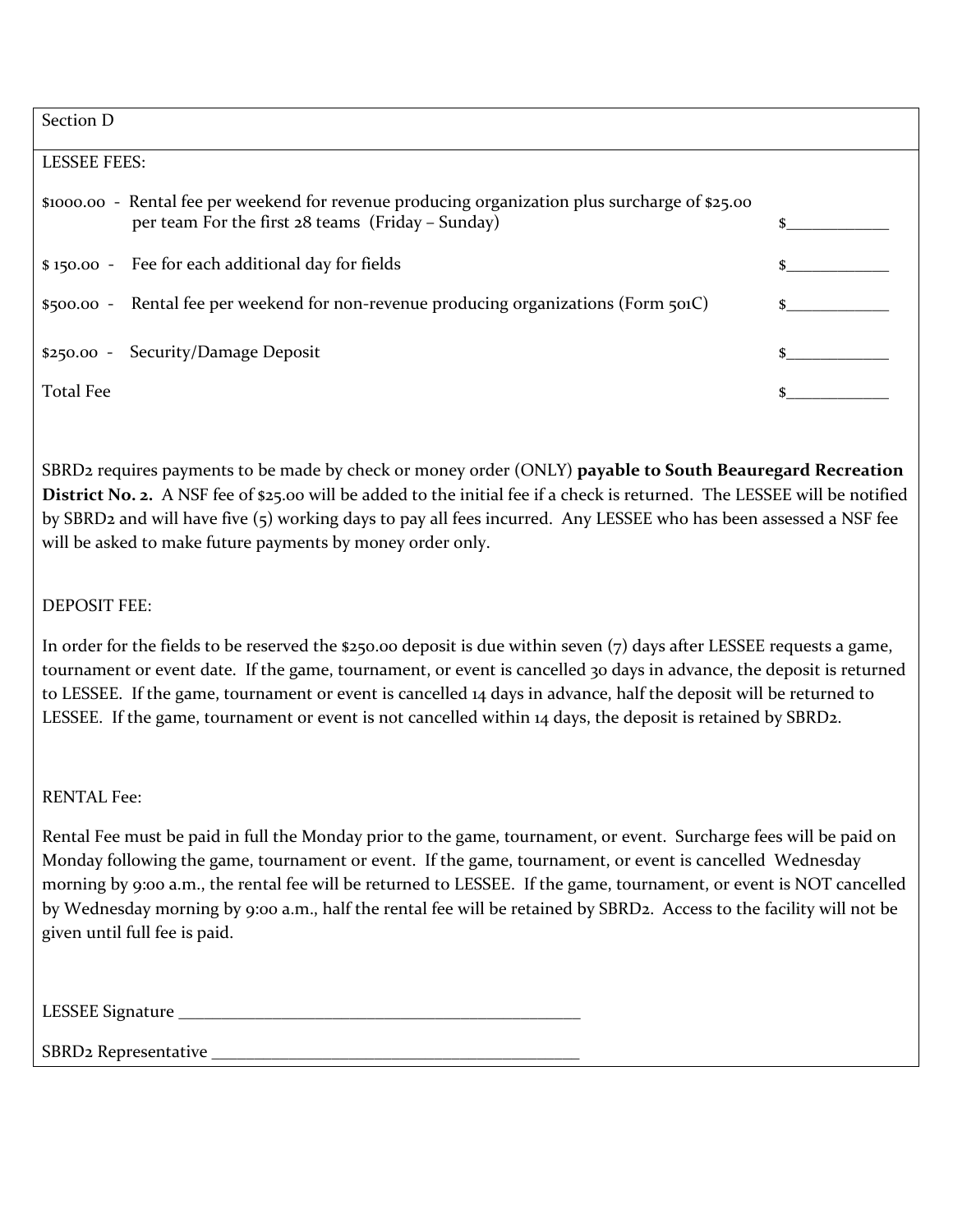#### Section E

Liability Insurance Requirement:

Sponsoring team or person will be required to provide GENERAL LIABILITY INSURANCE. Limits required on the General Liability are \$1,000,000 per occurrence with a \$2,000,000 annual aggregate. Coverage shall be on policy forms approved by SBRD2 Representatives. All policies shall be endorsed to provide Additional Insured status and a waiver of subrogation in favor of the SBRD2 including all board members and employees of SBRD2. A minimum of seven days prior to the schedule event, insurance certificates will be furnished for review and acceptance.

Lessee's initials

Section F

CLEAN-UP AND DAMAGE TO PROPERTY:

There will be a \$250 deposit required for each baseball facility utilized that will be fully refundable if the park is cleaned up, including concessions. The LESSEE is responsible for all damage to the park, field or any of its properties or equipment. The LESSEE agrees to restore or pay for the cost of restoring any damaged items back to its original conditions. If damaged by any members of the sponsoring group or by any spectator or participant in the activity, the LESSEE is responsible. This does include using the fields during rainy and/or muddy conditions. Every effort is made to prepare the fields for events and so the LESSEE understands that the responsibility for the total clean-up of the park following the event is solely the LESSEE'S. If SBRD2 is required to clean-up following the event, the lessee will forfeit the \$250 deposit and will be charged \$25 per hour of time required to clean the park. This includes raking of fields and clean-up of dugouts.

Lessee's Initials

Section G

## SECURITY- PARKING/CROWD CONTROL

Event Sponsor is responsible for providing at least one uniformed security officer with the power of arrest during events to act as crowd and parking control officer for crowds over 500.

Lessee's Initials

Section H

## RULES & REGULATIONS

This permit is granted subject to the following rules and regulations and the acceptance thereof by the applicant is an agreement on his/her behalf to comply with all the terms and conditions herein set forth together with the all the rules of procedure theretofore established by SBRD2.

Lessee's Initials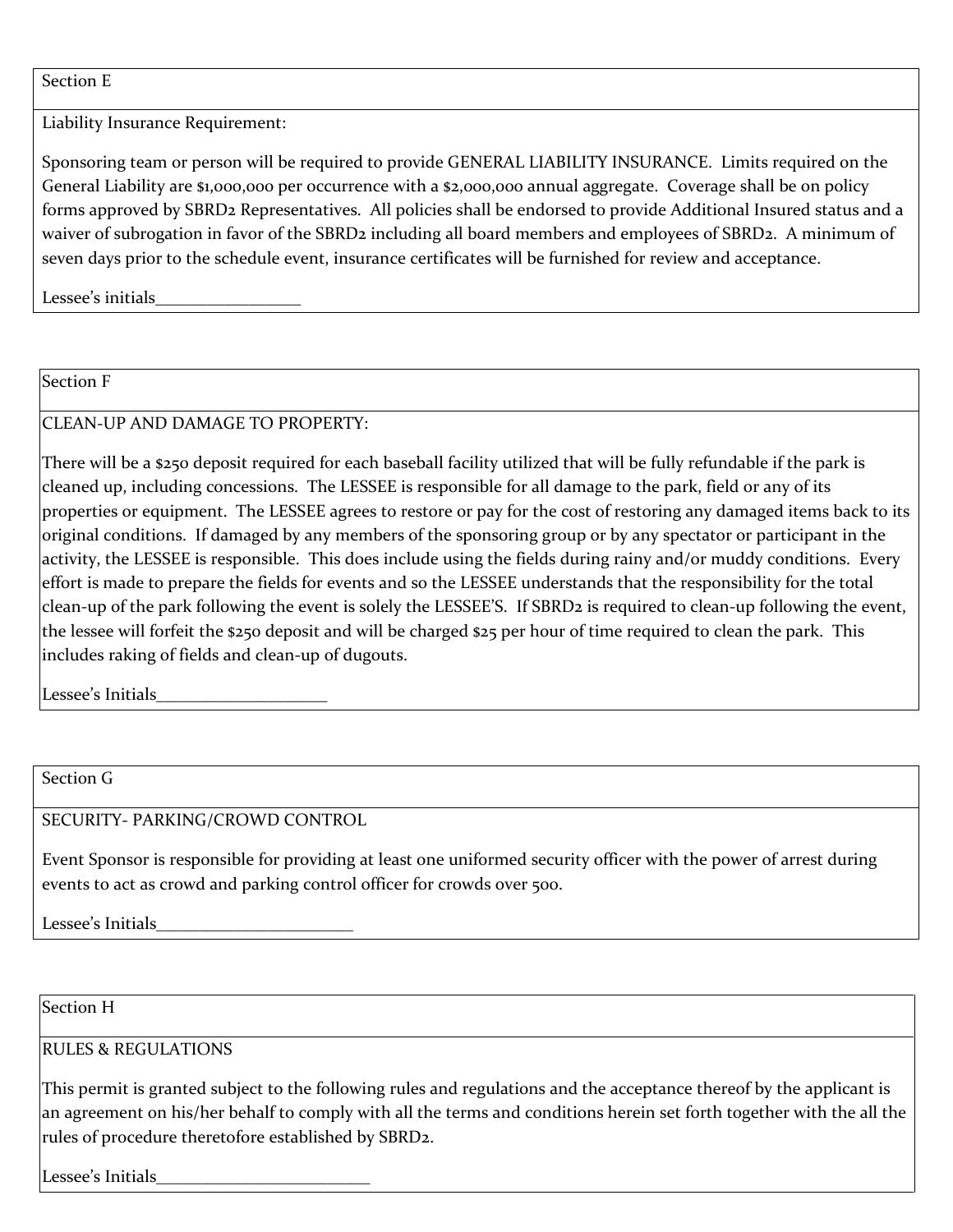Section I

#### LIGHTS

Light usage must be kept to a minimum. Please do not turn lights on until absolutely necessary, schedule all games to end by 11:00 pm. A fee of \$10 per hour per field will be assessed if games are scheduled after 11:00 pm.

Lessee's Initials

Park Policies:

The following policies will be in effect during this event and will be enforced:

- A. Glass containers are strictly prohibited from the park.
- B. Open flames or fires are prohibited. However, use of BBQ grills are approved for concession use only and/or in designated locations only.
- C. Weather permitting, ATV's, golf carts, and other recreational vehicles may be used to transport supplies and travel within the park. They are to be used strictly by event sponsors only and shall stay next to or on the sidewalk. If there has been any excessive rain during or prior to the tournament, the use of such equipment will be prohibited.
- D. Lessee must obtain permission from SBRD2 before putting any objects up, moving any objects, or placing any objects in the ground.

\*\*\*Any infractions of SBRD2 policies or other rules will result in individual or team eviction from the facility and may also result in the individual's or team's rights to future use of the park facilities.

\*\*Special Conditions\*\*

Lessee of fields agrees and understands that SBRD2 will at its discretion and only its discretion determine the playability of fields.

Lessee agrees and understand that SBRD2 will not be responsible for any monetary loss that the Lessee incurs and or suffers as a result of SBRD2 postponing, delaying or canceling a game, tournament or event.

EXCEPTION: A game, tournament or event is canceled before it begins by an Act of God (rain, lightning, tornado, etc.)

Lessee realizes these factors exist and are under no obligation to lease or use these fields, but does so being fully aware of the consequences and/or losses they may sustain due to SBRD2's actions.

Lessee agrees to notify all participants of SBRD2's policies and that under no circumstances should they expect to play on the fields that SBRD2 considers unplayable for any reason that may occur during the game, tournament or event.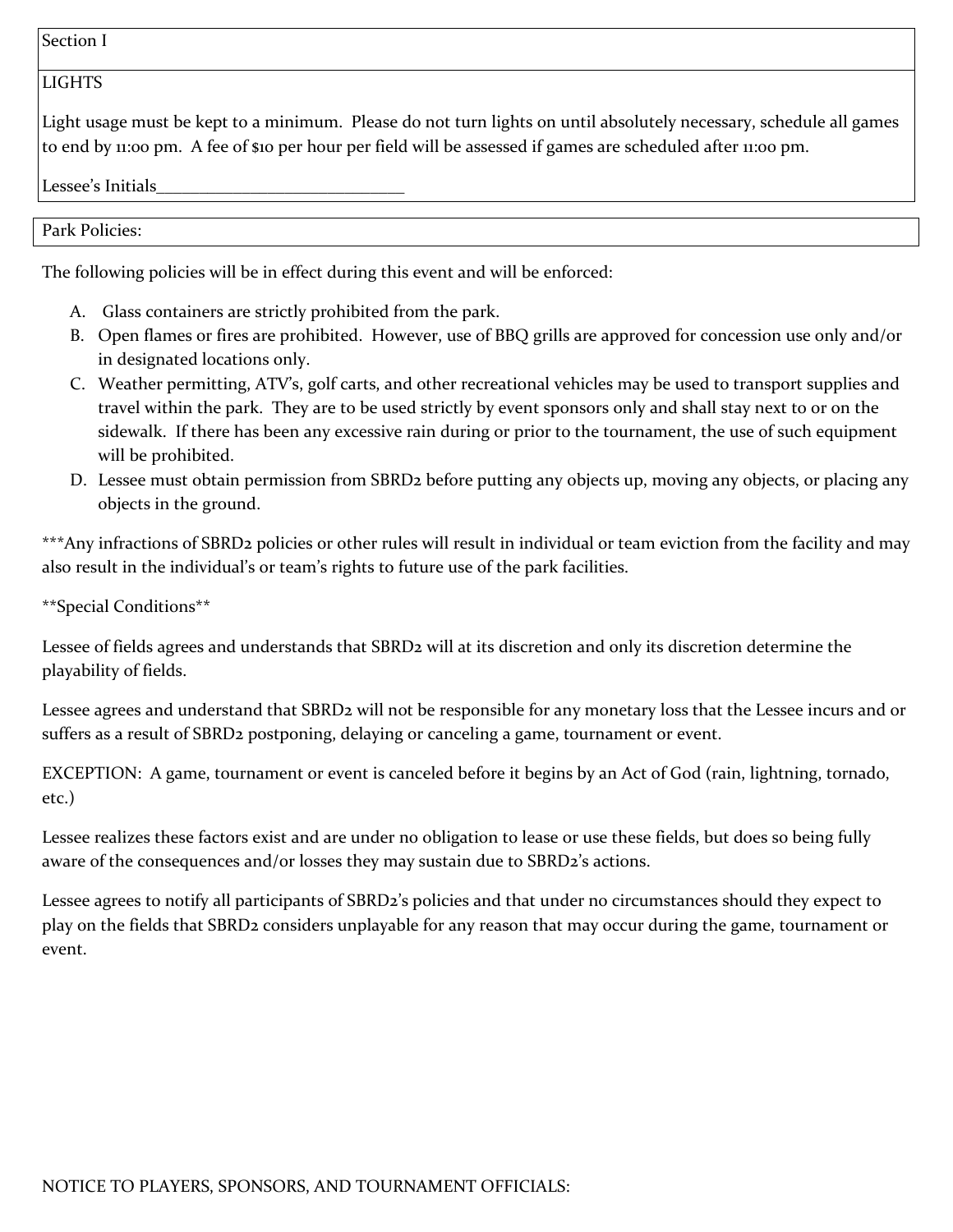Every effort is made to prepare these ball fields properly. However, due to normal play and continuous use, the conditions may become less than ideal. Bases or home plates may become dislodged or holes around home plate or bases may occur. If you observe any of these conditions or any other dangerous conditions, contact the Event Sponsor immediately. Stop the game until repairs can be made to insure safety. Be aware that you are participating in athletic competition and injuries can and do occur. The SBRD2 assumes no responsibility for injuries.

## PARKING:

Parking is allowed in designed area only. Vehicles parked in non-designated areas are the responsibility of the Event Sponsor and could cause forfeiture of security/damage deposit.

## SPECTATORS:

Seating of spectators shall be at the discretion of the LESSEE. Necessary steps should be taken by the LESSEE to insure the safety and enjoyment of participants and spectators. Non-Participating children are not allowed in the playing are during an event.

## BEVERAGES:

LESSEE hosting games, tournaments or events at this SBRD2 facility must sell COKE PRODUCTS ONLY. Any Lessee who does not comply with this rule set forth by SBRD2 may discontinue their future rights to rent.

Lessee Initials

## PRIOR TO EVENT

## GAME, TOURNAMENT OR EVENT REQUIREMENTS:

A completed listing of games or bracket for tournament play or description of event must be submitted to the SBRD2 on Friday prior to the event(s).

Lessee Initials

Field Dimensions:

Field Dimensions must be available by Wednesday morning by 9:00 a.m. in order for the fields to be prepared. For any game, tournament or event beginning on Friday, field dimensions must be available by Tuesday morning by 9:00 a.m.

Lessee Initials

CANCELLATIONS:

LESSEE canceling a game, tournament or event must send a letter to SBRD2 by fax to \_\_\_\_\_\_\_\_\_\_\_\_\_\_\_\_

Or email to  $\qquad \qquad$ 

Lessee Initials